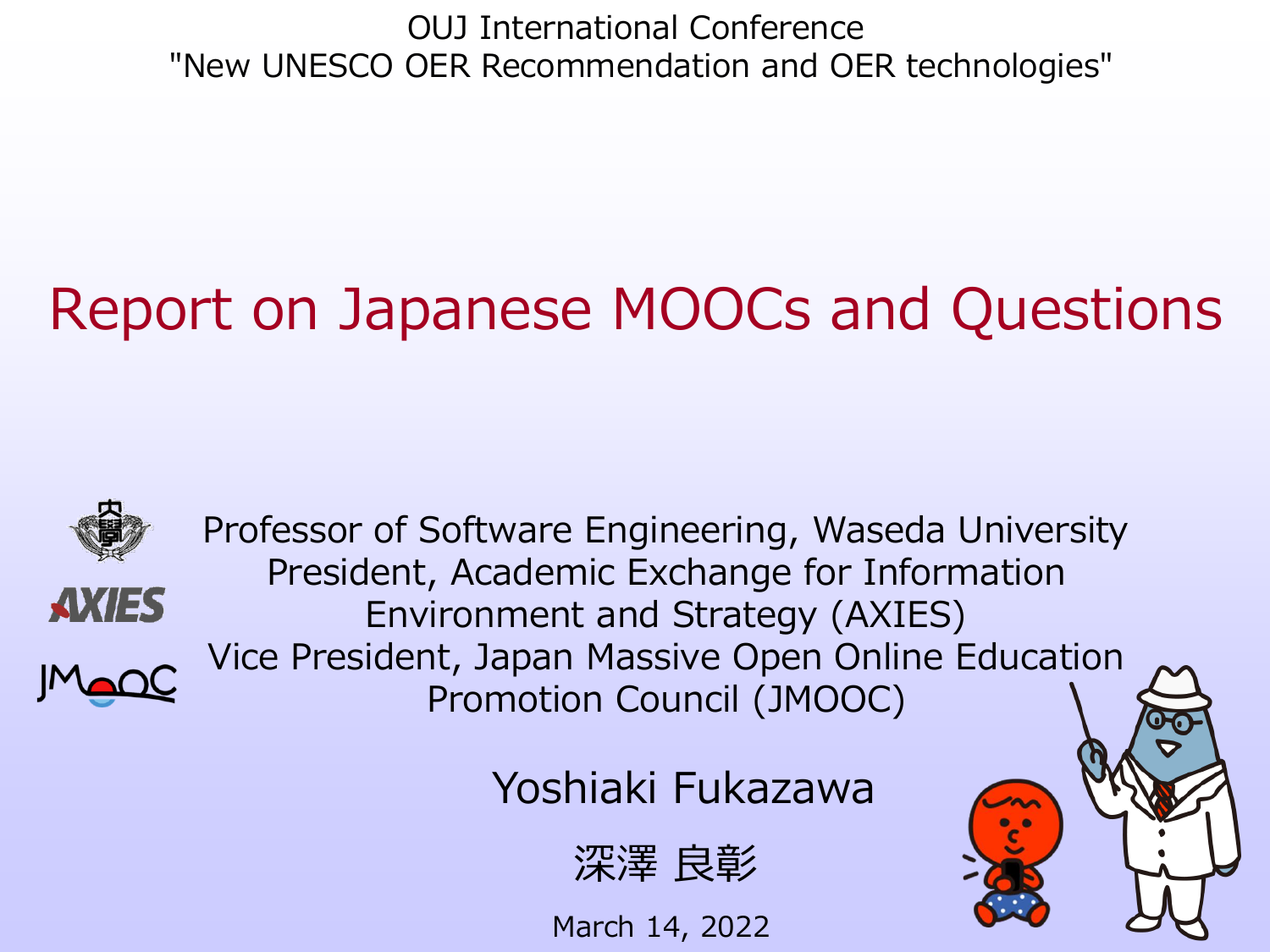### What is JMOOC?

- Abbreviation for "Japan Massive Open Online Education Promotion Council"
- Since Nov. 2013
- JMOOC mission statement:
	- JMOOC strongly leads the establishment of MOOC, which enlarges individuals' value created through learning to whole social sharable value, by industry-academia cooperation not only for Japan but also for Asia.
- Recently, open badges for JMOOC credits have been issued
- Please check https://www.jmooc.jp/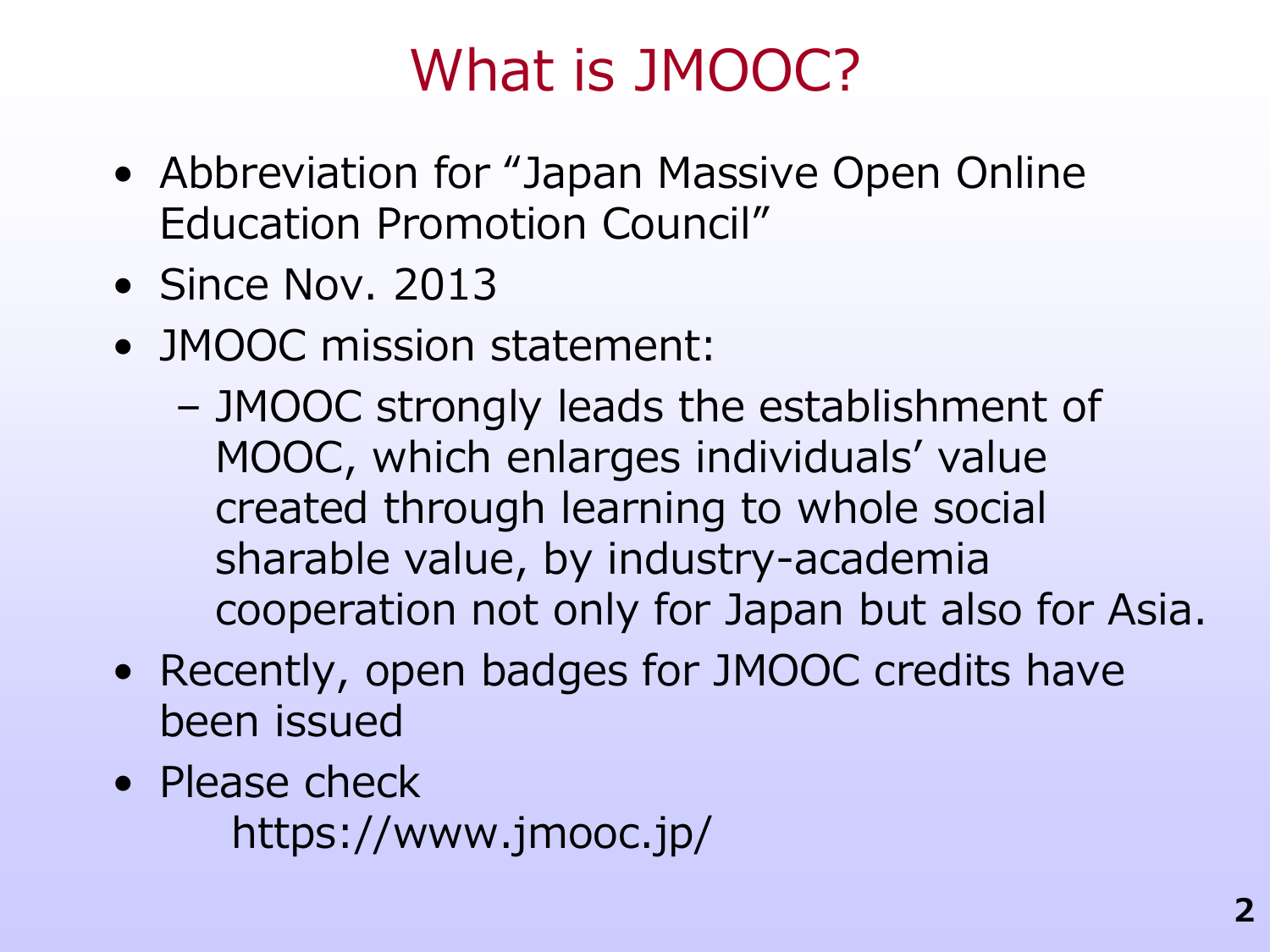#### JMOOC Fact Sheet

#### (As of the end of Jan. 2022)

- JMOOC Courses 536 Courses
- The number of unique registrants  $1.21M +$
- The total number of registrants  $1.47M +$

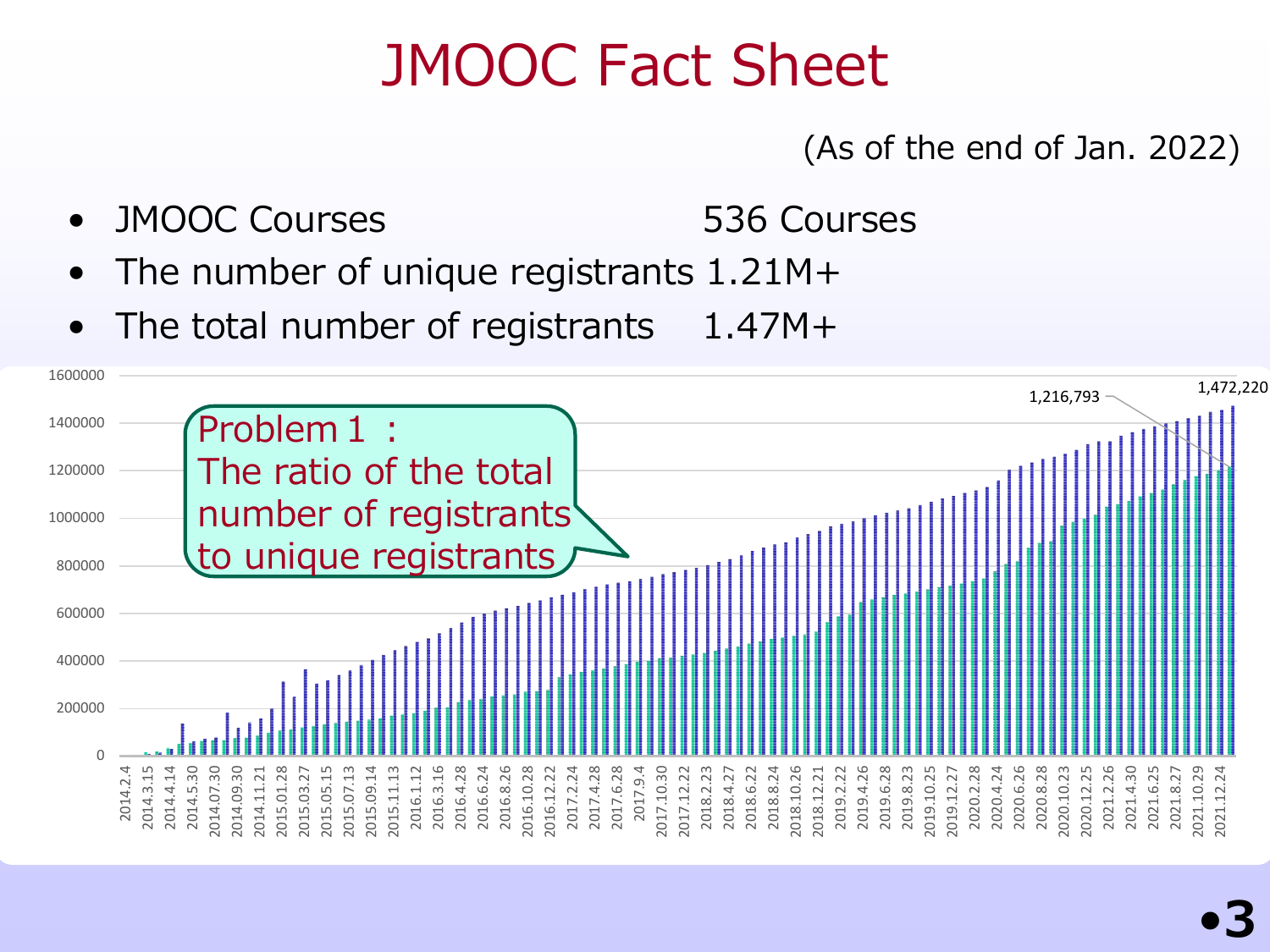# Slow growth in the number of students

- The strong impact of lifetime employment system in Japan
	- Low awareness of "Let's relearn!"
- Easy to get higher education
- Not evaluated by companies
- Not recognized as credits by universities
	- The biggest hurdle is the attitude of universities!
	- JMOOC is now negotiating to be recognized as credits of a certain university
- Many people take the course on a whim due to the influence of COVID-19 (?)

Problem2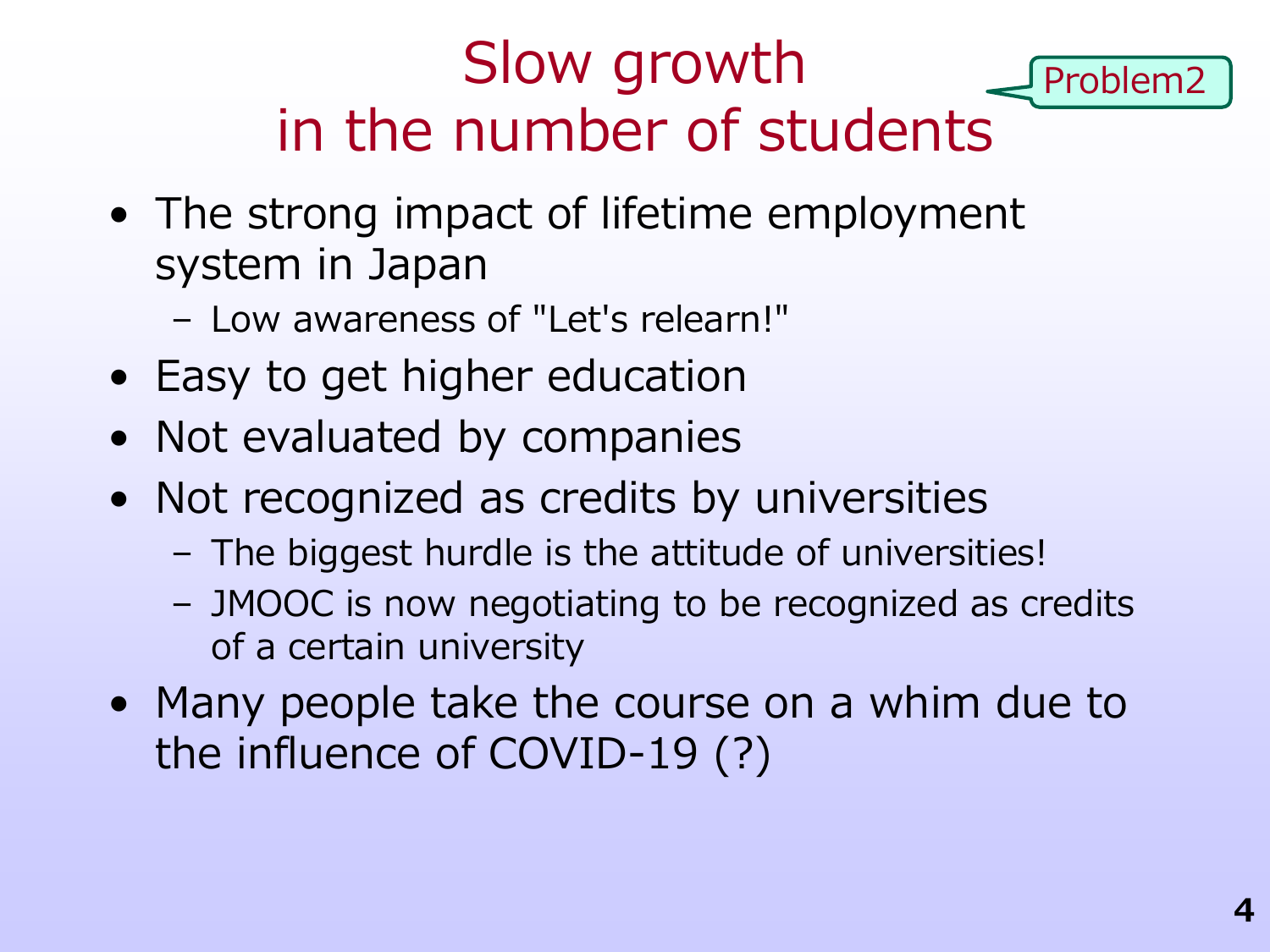#### Slow growth in the number of courses offered Problem3

- Many universities are reluctant to offer many courses
	- Many universities cannot afford to offer courses
	- Many universities have low awareness of social contribution activities
	- Many universities think it's enough to educate students at their own university
	- Initially, many universities believed in advertising and tried to get on the trend....
- Due to the COVID-19, a large amount of on-demand content has been created nationwide.
	- There is no way not to utilize it effectively as JMOOC
	- JMOOC content is more elaborate than on-demand content by universities
- JMOOC creates its own courses
	- Profitability issues as an organization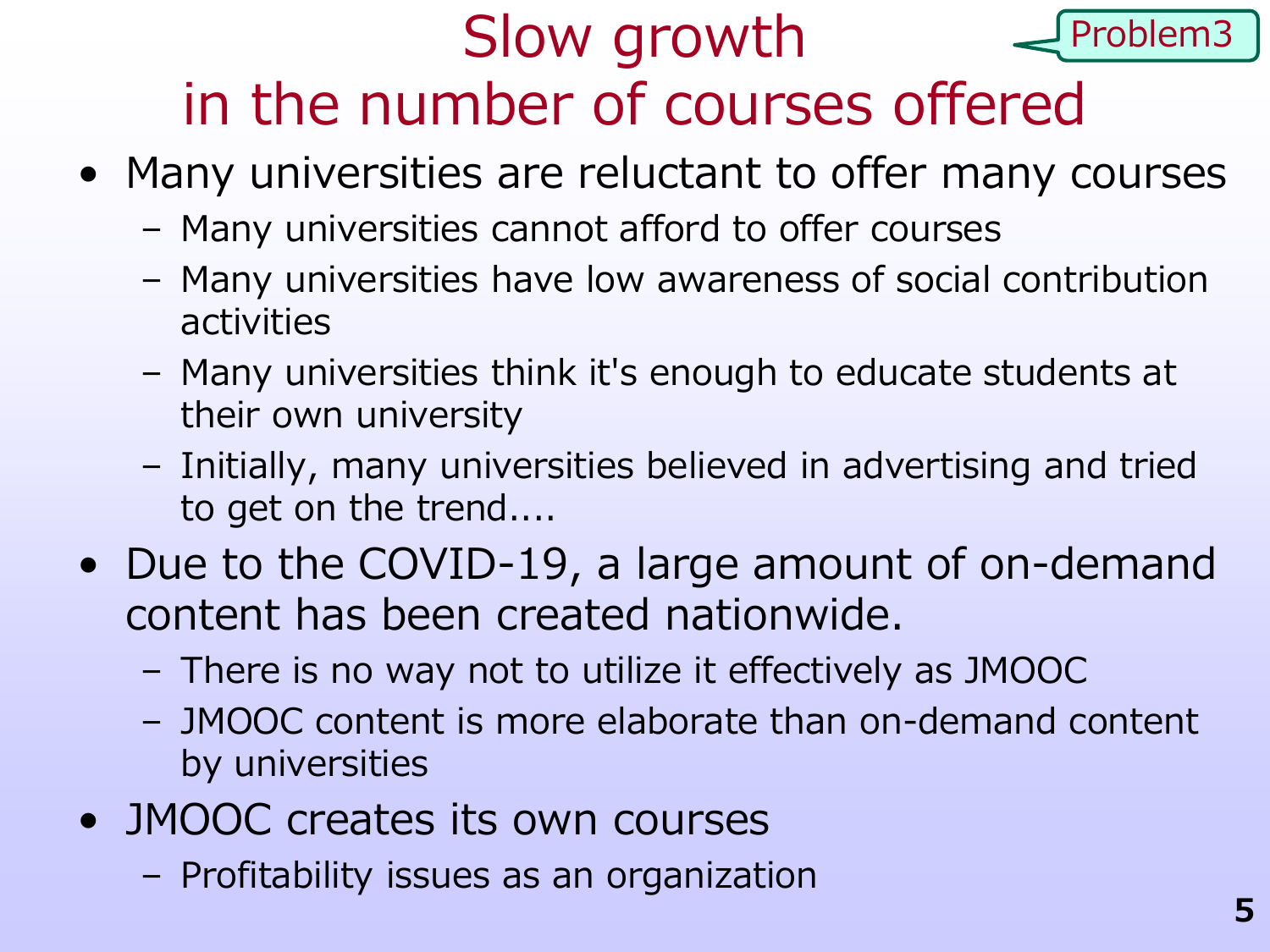#### Various Business Models of MOOCs

- Donations from huge funds owned by famous US universities and companies
- Support from the country
	- Many in Asian countries such as China, South Korea, and Thailand
	- Treatment as part of higher education policy
- Charge for high-value-added services (issue of the certificate, grade evaluation, etc.)
	- edX, Coursera, etc.
- Mandatory upgrade to a paid plan
	- FutureLearn (UK): Free for the first two weeks
- Tie-up with companies
	- Udacity: Job matching between talented students and IT companies
- Consulting business for creating MOOC courses
	- edX: Supporting MOOC entry
- License sale of university-made MOOC content to other universities
	- Coursera **<sup>6</sup>**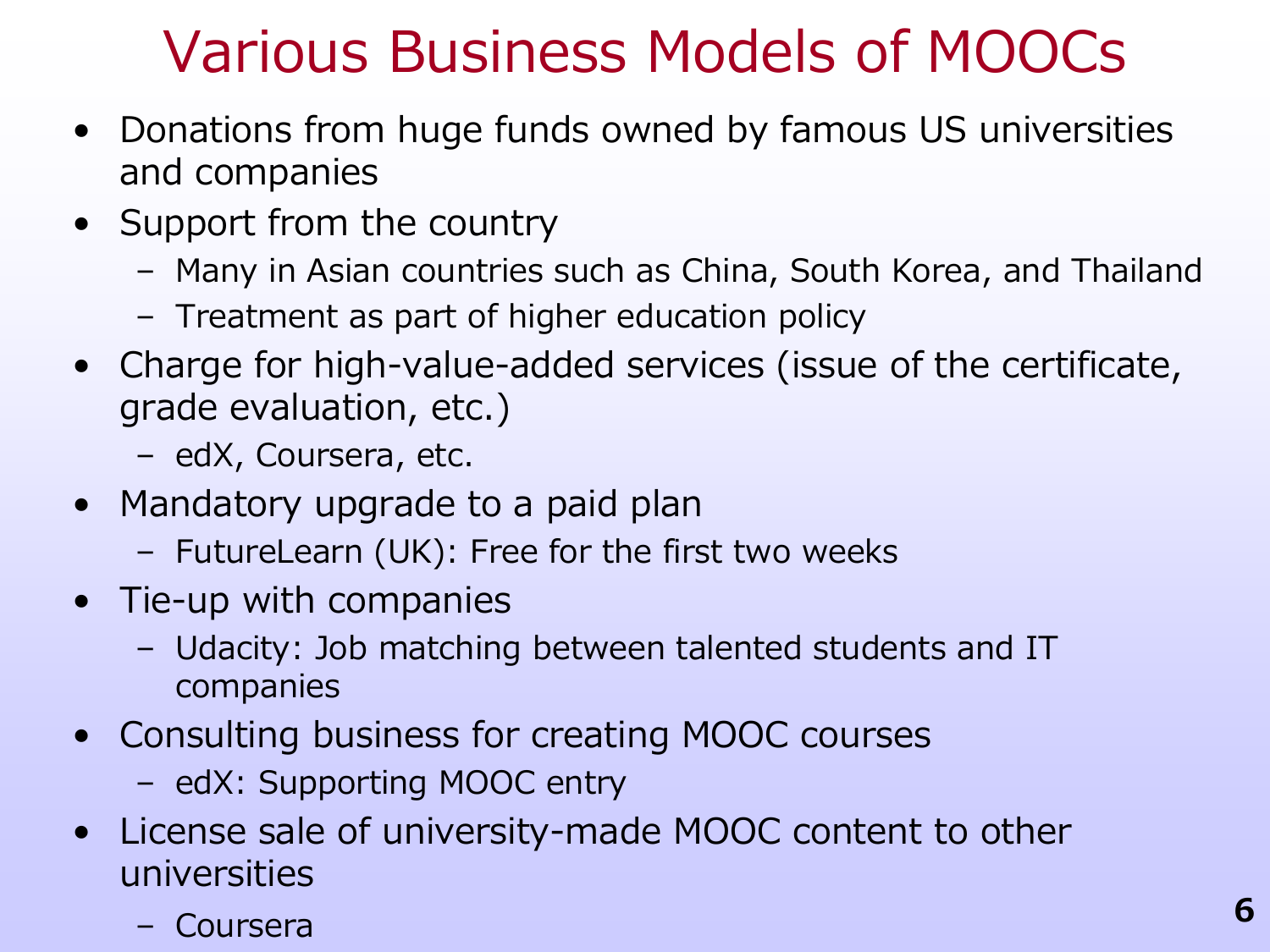#### Business model of JMOOC Problem4

O

- ・ Free course registration, certificate of course, etc.
- ・ Various financial support for creating courses

(As of March 12, 2022)

- Membership system: Only members can upload content
	- Special members
		- Annual dues:50,000 USD, 5 companies
	- Regular members
		- Annual dues:5,000 USD, 69(Univ.:35, Companies:20, Misc:14)
	- Supporting members:
		- Annual dues: 1,000 USD, 16 (NPO, Academic Society, etc)

Problem5:

Diluted membership consciousness due to the disappearance of the MOOC boom

- Possibility of SPOC (Small Private Online Courses)
	- What kind of value can be added?
	- Can the contents satisfy the needs of the company?

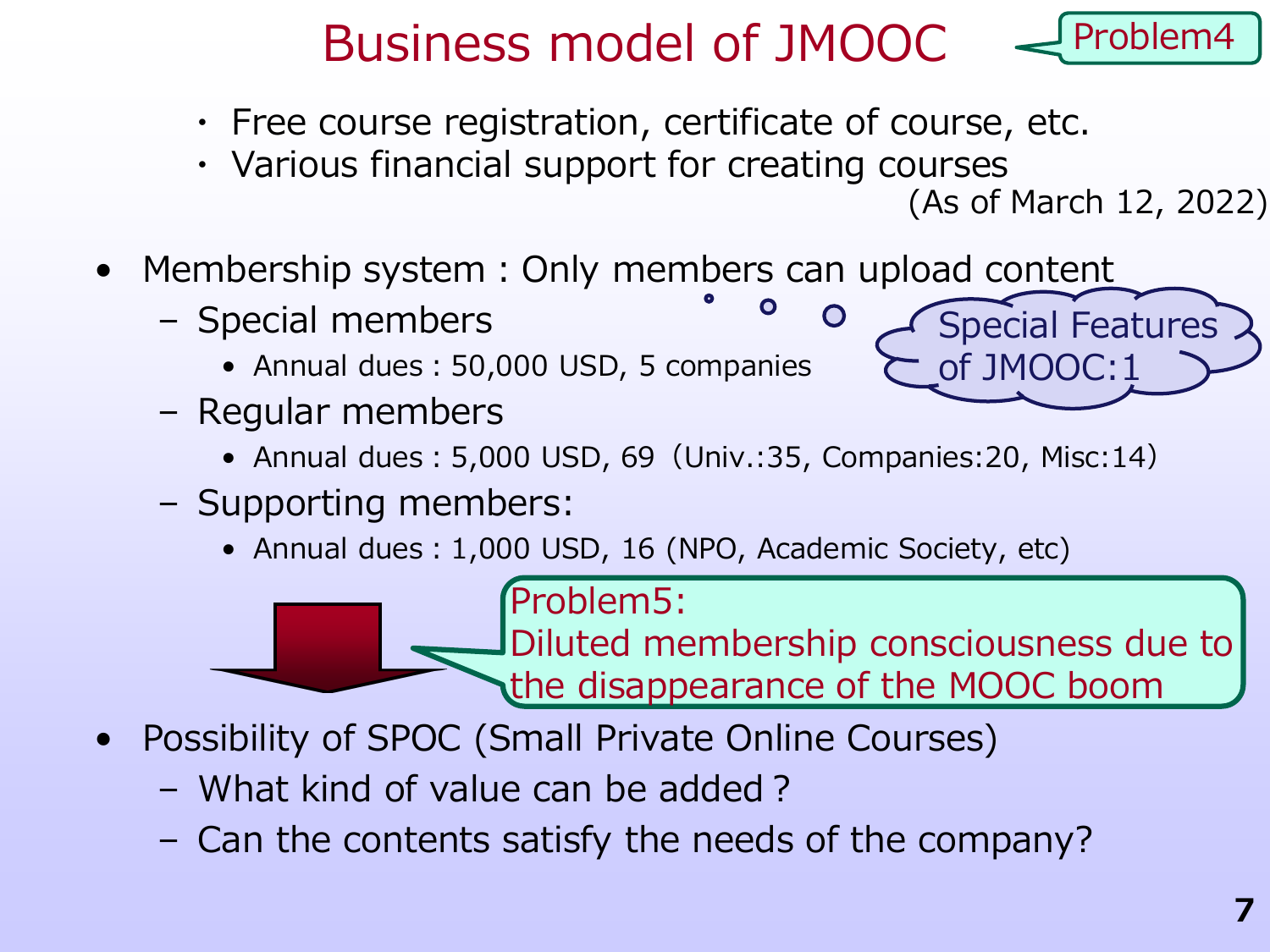#### Platforms of JMOOC

Special Features • Until recently, of JMOOC:2  $\bullet$  0  $\bullet$ – JMOOC does NOT have its own platform – Authorized commercial platforms are used • Gacco by NTT Docomo Gacco • Open Learning Japan by Net Learning Ltd and so on A cutting-edge platform with experimental content is desired• Now – JMOOC's own Platform named PlatJaM is developing Problem6:

Which platform should be recommended?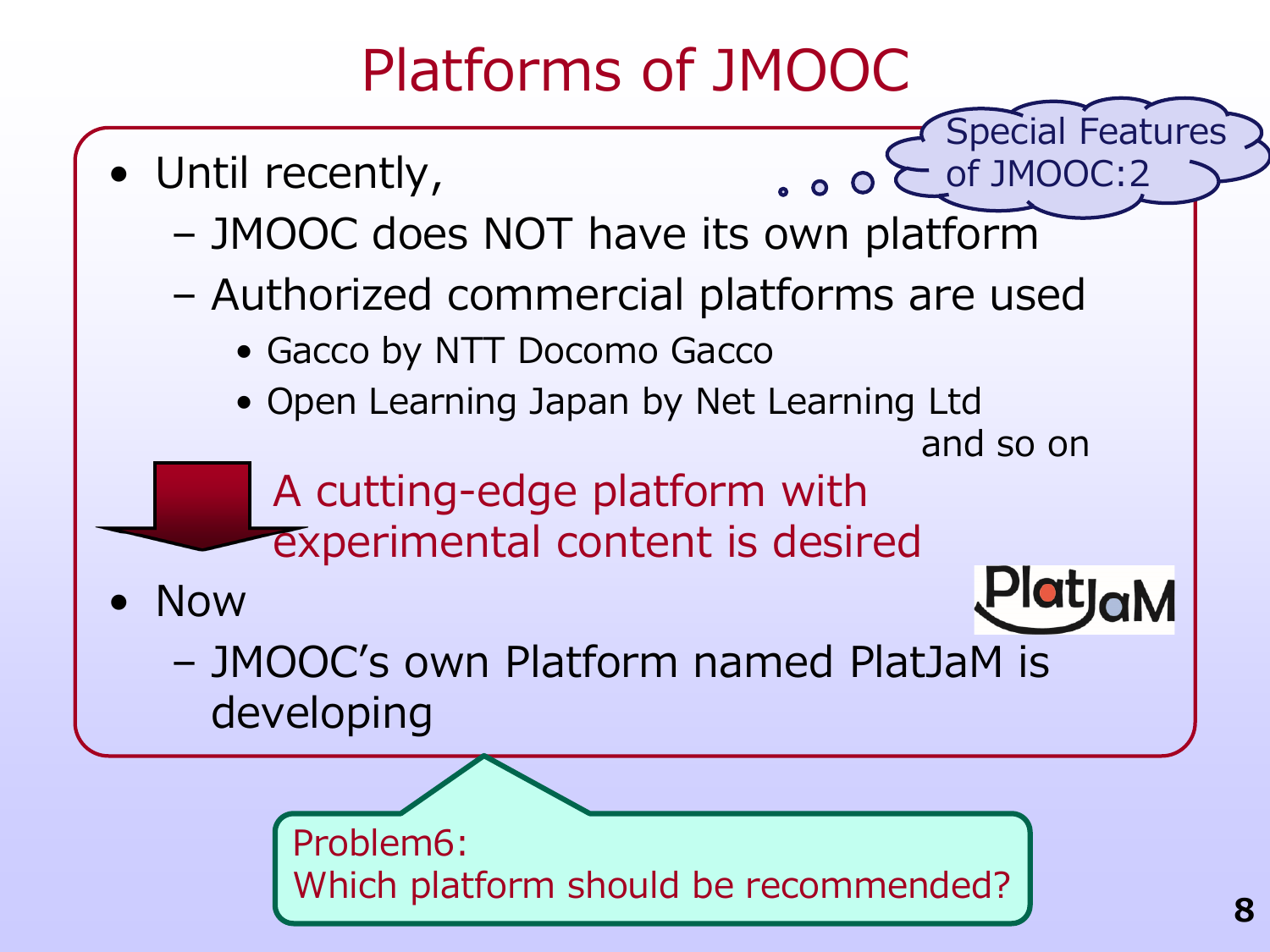# **Summary**

- Special Features of JMOOC
	- Membership system as the business model
	- No own platform until recently
- Current Problems
	- The ratio of the total number of registrants to unique registrants
	- Slow growth in the number of students
	- Slow growth in the number of courses offered
	- The business model of JMOOC
	- Diluted membership consciousness due to the disappearance of the MOOC boom
	- Platform selection